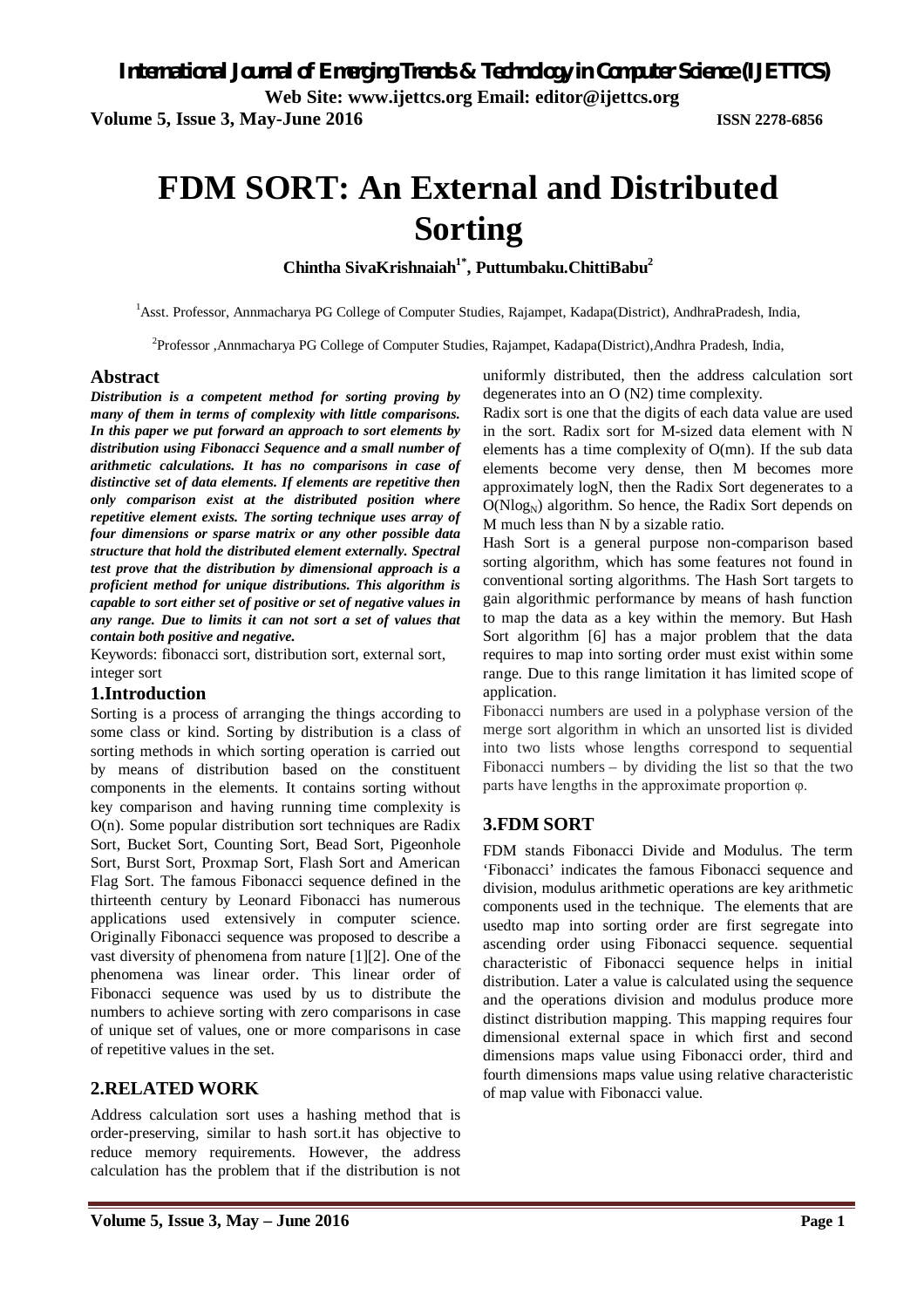### **Volume 5, Issue 3, May-June 2016 ISSN 2278-6856**



**Figure 1.** Algorithm of FDM Sort





### **3.1 Sample Code explains and performs the sorting procedure**

#include <conio.h> #define n 8 #define size 25 long fib(int); voidfibgen(long\*); void process(long,long\*,long\*);

**Volume 5, Issue 3, May – June 2016 Page 2**

| long f[size];                                            |
|----------------------------------------------------------|
| void output(int,int,int,int,long);                       |
| long out[n][n][n][n];                                    |
| longopdiv(long);                                         |
| void main()                                              |
| {                                                        |
| $\frac{1}{\log}$                                         |
|                                                          |
| a[]={3760,3751,3761,3750,3759,3752,3743,375              |
| 4};                                                      |
| long a[]={-3780,-3740,-3766,-3750,-11,-3770,-            |
| $3720,-3710$ ;                                           |
| long $s[n],t;$                                           |
| inti, j, k, l;                                           |
| long $p[n][6]$ ;                                         |
| $\text{clrscr}$ $($ $);$                                 |
| $\frac{1}{2}$ generate fib series                        |
| $fibgen(\&f[0]);$                                        |
| $printf("n-----$<br>.                                    |
| $-\langle n'' \rangle$ ;                                 |
| for( $j=0$ ; $j<$ size; $j++)$                           |
|                                                          |
|                                                          |
| print(f("%7d",j));                                       |
| ł                                                        |
| printf("\n--------------------------------               |
| $-\n\langle n'' \rangle$ ;                               |
| for( $j=0; j<$ size; $j++)$                              |
|                                                          |
| printf("%7ld", f[j]);                                    |
|                                                          |
| $print('\\n-----$                                        |
| ---'');                                                  |
| /*output array*/                                         |
| $for(i=0;i$                                              |
| {                                                        |
|                                                          |
| $for(j=0;j< n;j++)$                                      |
| $for(k=0;k=n;k++)$                                       |
| $for(l=0; l$                                             |
| out[i][j][k][l]=-9999;                                   |
| ł                                                        |
|                                                          |
| ---");                                                   |
| printf("\nval\tp\t dif \t p/n \t p mod n \t dif/n \t dif |
| $mod n$ ");                                              |
|                                                          |
| ---");                                                   |
|                                                          |
| $for(i=0;i$                                              |
| {                                                        |
|                                                          |
| $process(abs(a[i]), \& p[i][0], \& p[i][1]);$            |
| $p[i][2] = \text{opdiv}(p[i][0]);$                       |
| p[i][3]=p[i][0]%n;                                       |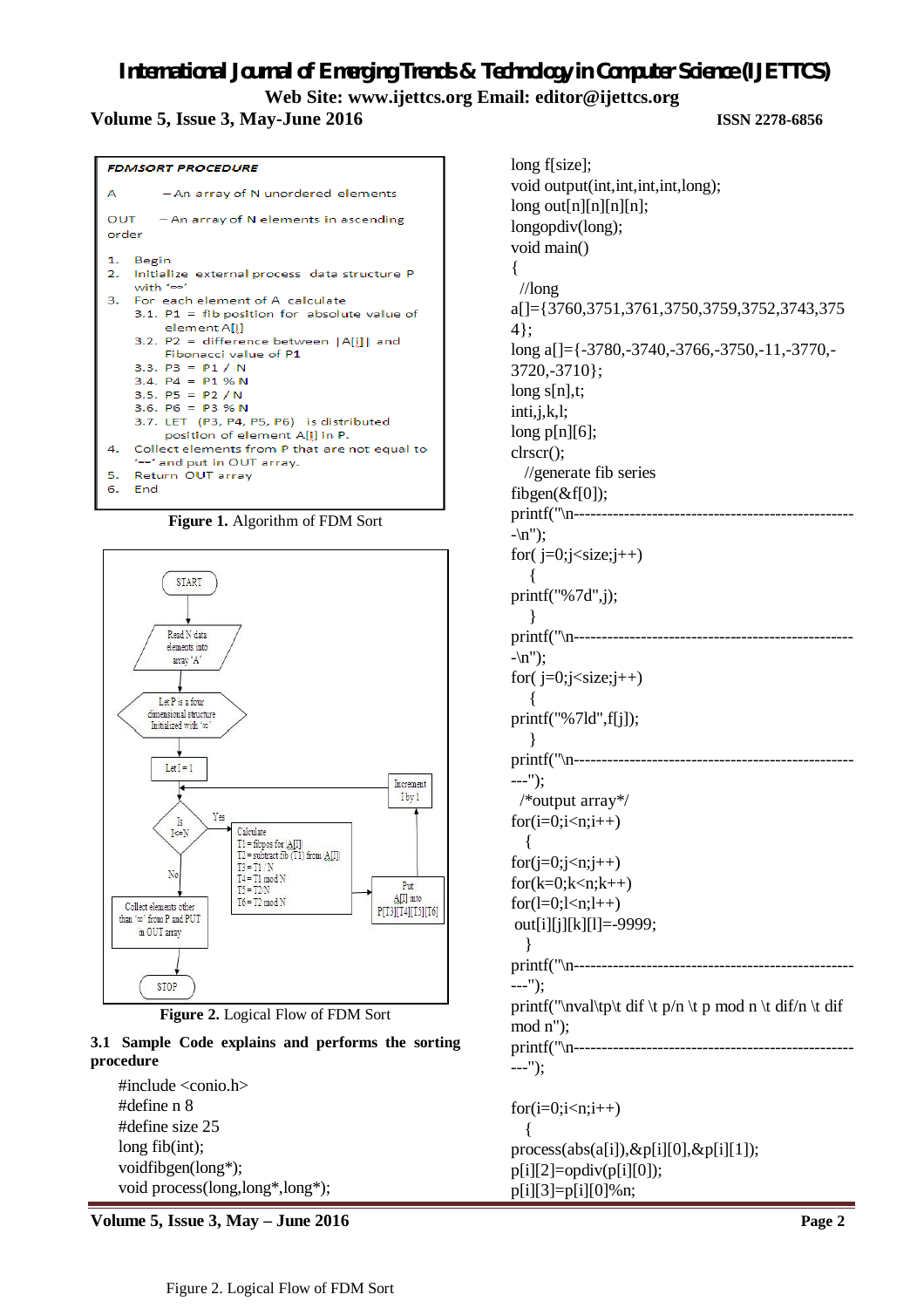**Volume 5, Issue 3, May-June 2016 ISSN 2278-6856**

```
p[i][4] = opdiv(p[i][1]);
p[i][5]=p[i][1]%n;
printf("\n%ld\t%ld\t%ld\t%ld\t%ld\t%ld\t%ld",a[i]
,p[i][0],p[i][1],p[i][2],p[i][3],p[i][4],p[i][5]);
    //distribute to output array
    output(p[i][2],p[i][3],p[i][4],p[i][5],a[i]);
   }
printf("\n--------------------------------------------------
---");
  //collect and store in sort array
for(t=0,i=0;i<n;i++) {
for(j=0;j < n;j++)for(k=0;k<n;k++)for(l=0; l < n; l++)\{ if (out[i][j][k][l]!=-9999)
   \{ s[t++]=out[i][j][k][l]; }
   }
   }
printf("\n sorted array is \n");
for(i=0;i< n;i++) {
printf("\setminust%ld",s[i]);
   }
getch();
}
void output(inti,intj,intk,intl,longval)
{
if(out[i][i][k][1]=-9999)out[i][j][k][l]=val;
}
voidfibgen(long *p)
{
long i,f1=-1,f2=1,c;
for(i=0;i<size;i++) {
   c=f1+f2;p[i]= c;f1=f2;
  f2=c;
  }
}
void process(long val,long*k,long *d)
{
inti=0;
while(1){ //locate in fib series
if ( f[i] >val)
      {
```

```
*k=i-1:
  *d=val-f[i-1];break;
}
i++;
}
}
long fib(int a)
{
if (a<1)return 0;
else
if (a < = 2)return 1;
else
return (fib(a-1)+fib(a-2));
}
longopdiv(long val)
{
val=val/n;
returnval;
}
```
**3.2 Sample processing to be performed by the sorting procedure using only positive set of numeric values**

**Table 1.** First Data Sample in unsorted order

| (before sorting) |  |     |  |  |  |  |  |
|------------------|--|-----|--|--|--|--|--|
|                  |  |     |  |  |  |  |  |
|                  |  |     |  |  |  |  |  |
|                  |  | - 2 |  |  |  |  |  |
|                  |  |     |  |  |  |  |  |

### **Table 2.** Sorting Procedure Analysis for given First Sample Data

| val  | p  | dif  | p/n            | $p\%n$         | di f/n | dif<br>$%$ n   |
|------|----|------|----------------|----------------|--------|----------------|
| 3760 | 18 | 1176 | 2              | 2              | 147    | $\overline{0}$ |
| 3751 | 18 | 1167 | $\overline{c}$ | $\overline{2}$ | 145    | 7              |
| 3761 | 18 | 1177 | $\overline{c}$ | $\overline{c}$ | 147    | 1              |
| 3750 | 18 | 1166 | $\overline{2}$ | 2              | 145    | 6              |
| 3759 | 18 | 1175 | $\overline{2}$ | 2              | 146    | 7              |
| 3752 | 18 | 1168 | 2              | $\overline{2}$ | 146    | 0              |
| 3743 | 18 | 1159 | $\overline{c}$ | 2              | 144    | 7              |
| 3754 | 18 | 1170 | $\overline{c}$ | $\overline{2}$ | 146    | $\overline{2}$ |

**Volume 5, Issue 3, May – June 2016 Page 3**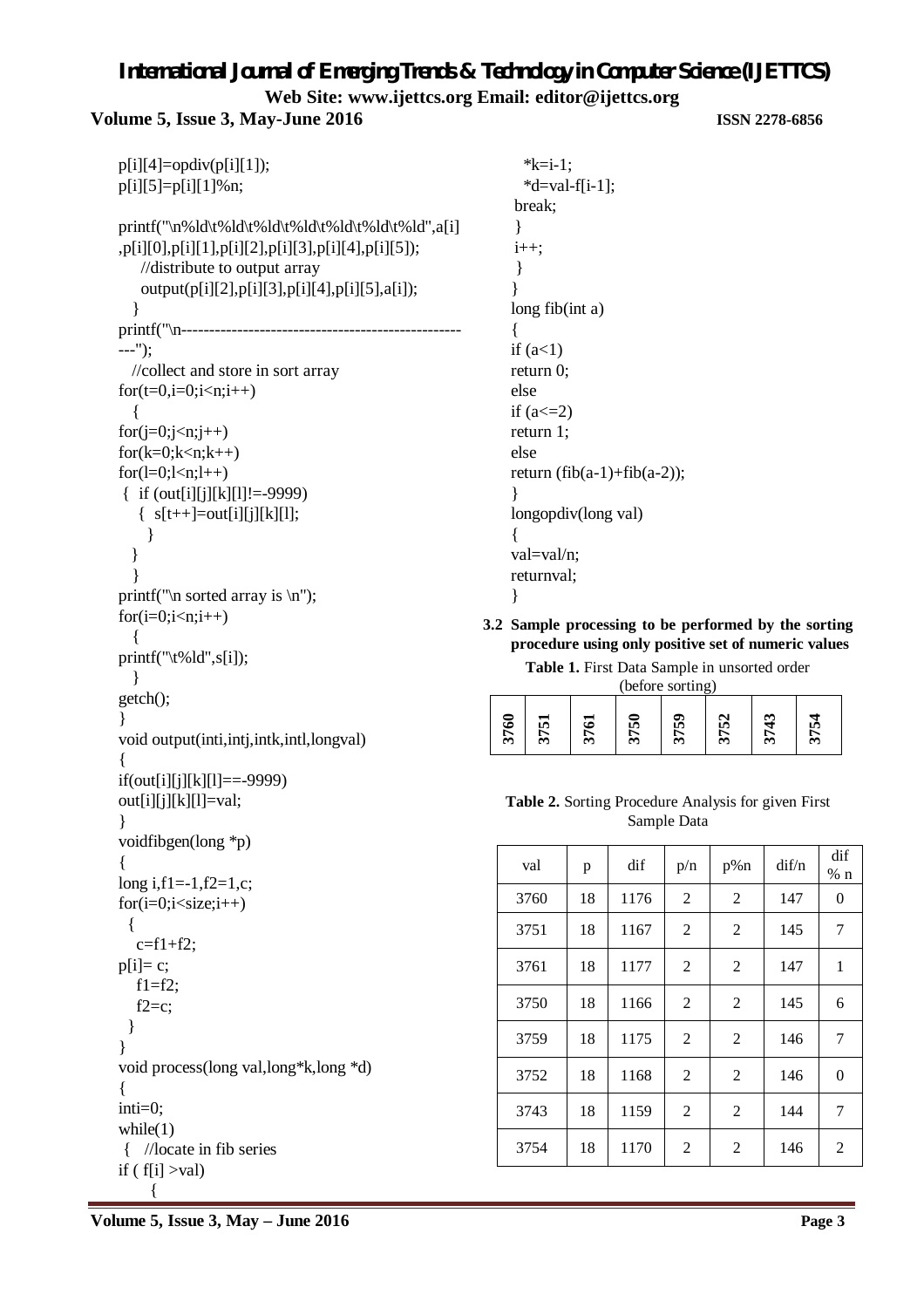### **Volume 5, Issue 3, May-June 2016 ISSN 2278-6856**

**Table 3.** First Data Sample in ascending order

| (after sorting) |         |   |              |   |        |   |  |  |  |
|-----------------|---------|---|--------------|---|--------|---|--|--|--|
| m               | ın<br>∽ | m | N<br>ın<br>m | m | r<br>m | ొ |  |  |  |

**3.3 Sample processing to be performed by the sorting procedure using only negative set of numeric values**

**Table 4.** Second Data Sample in unsorted order (before sorting)

| 3780 | $\epsilon$<br>$\mathfrak{L}$ | ⊵<br>ত |   |   |   | $\equiv$<br>$\mathfrak{L}$ |
|------|------------------------------|--------|---|---|---|----------------------------|
|      |                              | ొ      | 문 | ొ | ొ |                            |

| <b>Table 5.</b> Sorting Procedure Analysis for given Second |  |
|-------------------------------------------------------------|--|
| Sample Data                                                 |  |

| val     | p  | dif  | p/n            | $p\%n$         | $\frac{di f}{n}$ | dif<br>$%$ n   |
|---------|----|------|----------------|----------------|------------------|----------------|
| $-3780$ | 18 | 1196 | $\overline{2}$ | 2              | 149              | 4              |
| $-3740$ | 18 | 1156 | 2              | 2              | 144              | 4              |
| $-3766$ | 18 | 1182 | $\overline{2}$ | 2              | 147              | 6              |
| $-3750$ | 18 | 1166 | 2              | $\overline{2}$ | 145              | 6              |
| $-11$   | 6  | 3    | $\overline{0}$ | 6              | $\theta$         | 3              |
| $-3770$ | 18 | 1186 | $\overline{2}$ | 2              | 148              | 2              |
| $-3720$ | 18 | 1136 | $\overline{2}$ | 2              | 142              | $\overline{0}$ |
| $-3710$ | 18 | 1126 | 2              | $\overline{2}$ | 140              | 6              |

**Table 6.** Second Data Sample (after sorting)

| $\overline{1}$ | 371 | 372 | -<br>₹<br>57 | 0<br>375 | ७<br>376 | 0<br>377 | =<br>378 |
|----------------|-----|-----|--------------|----------|----------|----------|----------|
|                |     |     |              |          |          |          |          |

### **3.4Analysis of Algorithm:**

The FDM sort distributes each element of source into external data structure by identifying the relative position in Fibonacci sequence and differential value with the Fibonacci value at that position. Later calculate the appropriate distribute point using division and modulus operations. Hence there is no key comparison. This only involves lookup, division and modulus operations. We assume that time required for a single operation is ŧ. Then total time required in FDM sort is then estimated as below

For initialization of external data structure P (Step-2 of Algorithm)  $T1=n^*t$ For n elements distribution(Step-3 of Algorithm) T2=n\*7\*ŧ

For n elements collection and put in output array (Step 4 of Algorithm)

 $T3=n*1$ 

Hence, the total time required to sort N number of elements is

T (N) = T1+T2+T3 = n\*ŧ+7n\*ŧ+n\*ŧ = (n+7n+n) ŧ = 9nŧ

**The observation of sorting procedure concludes as follows...**

- i) The algorithm is capable for either positive or negative values but not capable for set of both.
- ii) The performance is not dependent on digits significance that mostly influence in case of radix and bucket sort.
- iii) The algorithm is stable that is an element with the same value appears in the output array in the same order as they appear in the inputarray.
- iv) This is not an in place sorting algorithm. We need external space to store the output.
- v) This is a kind of distributed algorithm because elements are distributed and collected into output array. It has no comparison between elements.
- vi) The operational performance is equivalent for each element to sort even in the presence of a small number of elements or more number of elements.

### **Comparison with other distribution sorting methods***:*

The comparison of various distribution algorithms are carry out with different input data sizes. Here the performance of radix, bucket, counting and FDM sorts are made known here with different input list of sizes.

**Table 7:** Comparison of various sorting algorithms <sup>[8]</sup>

| <b>Alogrithm</b>   | <b>Time complexity</b> |
|--------------------|------------------------|
| Radix sort         | $T(n)=(a+d+2e)*c*n$    |
| <b>Bucket sort</b> | $T(n)=c*n+10k(2-$      |
|                    | $1/n$ )                |
| Counting           | $T(n)=5+(3c+8)*n$      |
| sort               |                        |
| FDM sort           | $T(n)=9*n$             |

The following chart depicts various sorting procedures pattern in processing various data sizes with proportionate to time.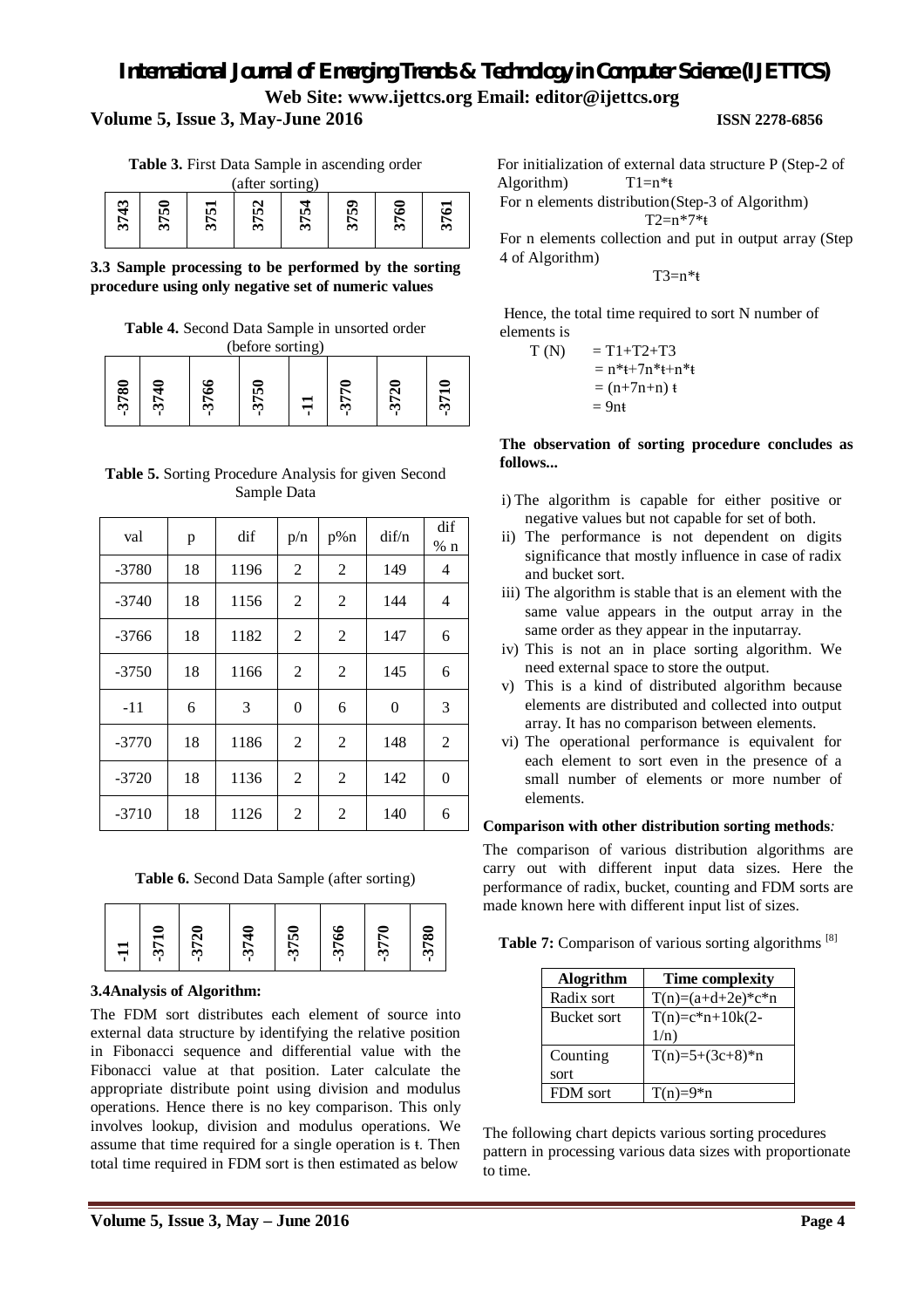### **Volume 5, Issue 3, May-June 2016 ISSN 2278-6856**



**Figure 1**. Performance of various Distribution sorting algorithms

### **4.Proof**

### **4.1 Theorem:**

Given a set T of unique integers in Z such that  $T = {t_1 \neq t_2}$ ...  $t_{n-1} \neq t_n$ } and given a function F (e) such that:

$$
F (e) \equiv \begin{cases} X = \text{fibpos of } e \\ Y = e - \text{fib}(X) \\ P = X \text{ div } n \\ Q = X \text{ mod } n \\ R = \begin{bmatrix} Y \text{ div } n \\ Y \text{ div } n \\ S = Y \text{ mod } n \end{bmatrix} \end{cases}
$$

Where  $n > 0$ , then the resulting image set R of original quadruple is

 $R = \{(P_1, Q_1, R_1, S_1), (P_2, Q_2, R_2, S_2), \ldots, (P_{n-1}, Q_{n-1}, R_n, S_1)\}$  $1, S_{n-1}$ ,  $(P_n, Q_n, R_n, S_n)$  from the pre-image set T is an injective mapping  $F: T \rightarrow R$ 

### **4.2 Proof:**

Proof by Contradiction: Proceed with the assumption that given T as described before that  $\forall$ T,  $\exists$ (x,y)∈T(for all T there exists x,y is element of T)such that  $F: X = F: Y$  when  $x \neq y$ , or that the function F:T $\rightarrow$ R is a non-injective mapping.

The definition of injective is "A function F is one-to-one if and only if  $f(x)=f(y)$  implies that  $x=y$  for all x and y in the domain of the function".

 $∀(x,y)∈F:X→Y,where (f(x)=f(y))z(x=y)$  is injective.

By taking the contrapositive of this definition, it is restated as "A function f is one-to-one if and only if  $f(x) =$ f(y) whenever  $x \neq v$  in the domain of the function." (Rosen 1991, p.57)

 $\forall$ (x,y)∈F:X→Y,where ¬(x=y)¬(f(x)=f(y))is injective. *//to read as for all (x,y) belongs to f:x->y where not(x=y) subset of not(f(x)=f(y)) is injective*

By taking the contrapositive of definition, it can be restated as "A function f is one-to-one if and only if

f(x)  $\neq$ f(y) whenever x $\neq$ y .(Rosen 1991, p.57)

Using the contrapositive of the definition of an injective function, it is readily clear that the mapping  $F: T \rightarrow R$  is not injective if there are at least two integers k1 and k2 such that by the mapping function

 $F,(p1,q1,r1,s1)=(p2,q2,r2,s2)$  in R. This is assumed to be true, as a non-injective mapping function.

By the definition of T, all the integers are unique in Z, so the integers have the property that for any two integers k,  $k' \in T$  so that  $k \neq k'$ .

### **Take the case of k:**

 $X_k$ =fibposof k;  $Y_k$ =k–fib( $X_k$ );  $P_k = X_k$  *div n;*  $Q_k = X_k$  *mod* n;  $R_k = Y_k$  div n;  $S_k = Y_k \mod n$ 

### Take the case of  $k' = k+c$  where  $0 < c < n$ :

 $X_k$ =fibposof k';  $Y_k$ =k'–fib $(X_k)$ ;  $P_k = X_k$  div n; Qk= $X_k$  mod n;  $R_k = Y_k$  div n;  $S_k = Y_k \mod n$ So that after substituting  $k'$  with  $k+c$ 

> $X_k$ =fibposof (k+c);  $Y_k=(k+c)$ –fib $(X_k)$ ;  $P_k=X_k$  div n;  $Q_k=X_k$  mod n;  $R_k=Y_k$  div n;  $S_k = Y_k \mod n$

Whenever the integers k, k' are unique then with the reference to Fibonacci sequence  $(X_k Y_k) \neq (X_k, Y_k)$ 

Now consider the remaining operations

 $P_k=X_k$  div n;  $Q_k=X_k \text{ mod } n$ ;  $R_k = Y_k$  div n;  $S_k = Y_k$  mod n;

### **Take the case of r:**

 $P_r=r$  div n;  $Q_r=r$  mod n;  $P_r = d_r$  where  $d_r \geq 0$ ;  $Q_r = M_r$ where  $0 \leq M_r \geq n$ ;

### **Take r'= r+c where 0<c<n:**

 $P_r=r'$  div n;  $Q_r=r'$  mod n;  $P_r=(r+c)$  div n;  $Q_r=(r+c)$  mod n;  $P_r = (r \div n) + (c \div n);$